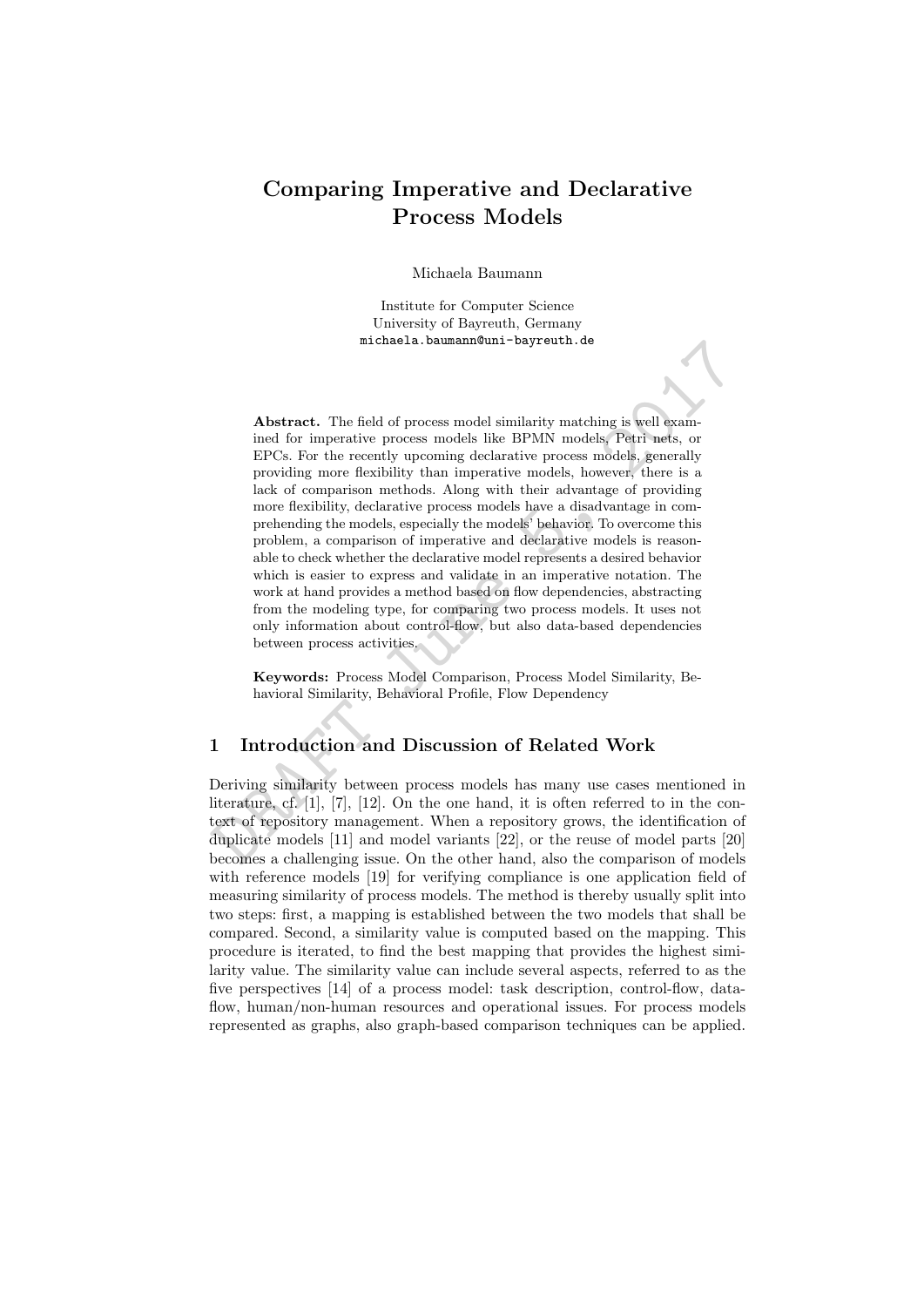In earlier work, the main focus lies on label similarity (semantic and syntactic similarity), contextual similarity, structural similarity like graph-edit distance, and behavioral, i.e., control-flow similarity [5], [8], [9]. In more recent work, also other process perspectives are taken into account: (non-)human resources [6] and data, more precisely data-flow [2]. In [3], a method for combining all perspective similarities is given.

Some methods are explicitly suitable for Petri nets or Event Process Chains<br>
like l[l, [8], for dependency graphs [2], or for abstracted, graph-like process models<br>
like l[l, [8], for dependency graphs [2], or for abstrac What all of these approaches have in common is that they are designed for imperative process models, i.e., models used for designing routine processes. Some methods are explicitly suitable for Petri nets or Event Process Chains, like [1], [8], for dependency graphs [2], or for abstracted, graph-like process models, e.g., [3], [15]. For declarative process models, i.e., models for designing agile processes, however, research concerning similarity matching is not highly developed. Similarity matching for declarative models is suggested in [24] via a transformation of declarative models to a finite state automaton representation and applying known matching techniques on the automaton. This approach is restricted to models representable as finite state automata. Other approaches are suggested in [4] like using simulation of execution traces and conformity checking, applying execution patterns, or directly comparing the constraints of a declarative process model on the logical level. Arbitrary comparison of both imperative and declarative models is, to the best of the author's knowledge, not yet investigated although this is a promising field of research. Declarative models provide a good level of flexibility [18] but also impose a difficulty to fully understand the models [26]. In order to better understand a declarative process model, a comparison with an imperative model designated to represent (parts of) the declarative model can be carried out. The work at hand presents one method for comparing two models with respect to their behavior. The approach is able to give hints that one model is a subsumption of the other model but also points out the differences. It makes use of the dependencies between every two model elements, which we call *flow dependencies* [13]. This approach is similar to the behavioral profile techniques proposed, for example, in [2], [16], [25], adapting and enlarging them for the application with declarative process models and incorporating not only basic control-flow information but also data-flow.

The structure of the paper is as follows: In the remainder of this section, imperative and declarative process models are defined. Section 2 describes how we can extract flow dependencies from both imperative and declarative process models. With help of a hierarchy of the dependencies, Section 3 illustrates how two process models can be compared. This allows for the proposition whether the models are in a subsumption relation, contradictory, or not comparable. If there are inconsistencies, they can be located. Section 4 concludes the paper.

In order to abstract from a specific imperative process modeling language, we regard imperative process models as business process graphs like, e.g., in [9].

Definition 1 (Imperative Process Model). A (graphical) imperative process model G is a tuple  $(N, E, \tau, \lambda)$  where

 $-$  N is a set of nodes,  $E \subseteq N^2$  is a set of edges,  $\tau : N \to \mathcal{T}$  is a function mapping nodes to types,  $\lambda : N \to \mathcal{L}$  is a function mapping nodes to labels.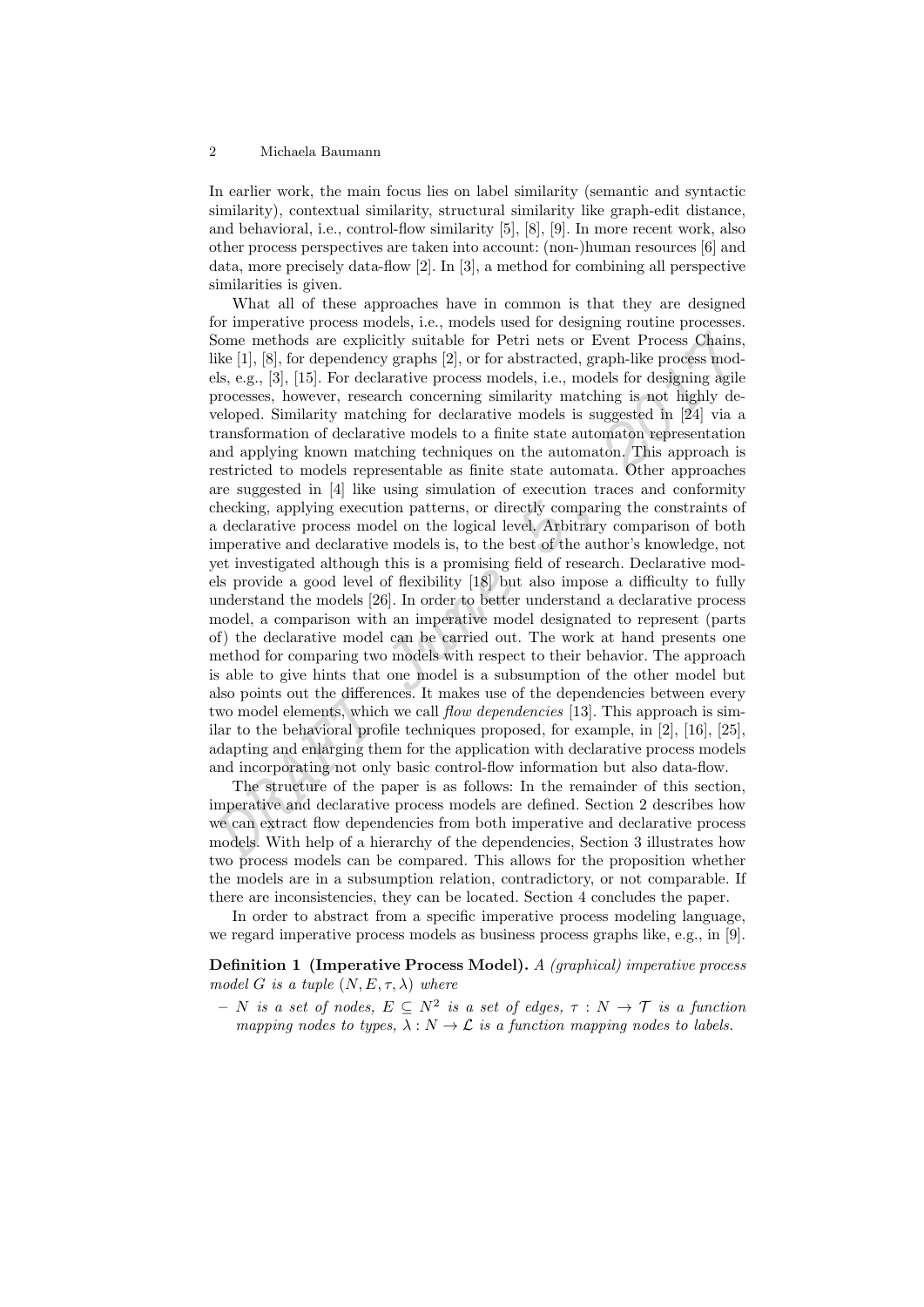- $(N, E)$  is a connected graph.
- We define five different types of nodes:  $\mathcal{T} = \{ start \ event, end \ event, activity,$ AND-gateway, XOR-gateway}.
	- There is exactly one start event and one end event.
	- Function  $\lambda$  is a three-dimensional mapping that maps each node to a task description  $(\lambda_1)$ , a set of data identifiers for incoming data  $(\lambda_2)$ , and a set of data identifiers for outgoing data  $(\lambda_3)$ .
	- Splits and merges are only possible with gateways.
	- The model has to be sound [21].

Data objects are represented by their data identifiers stored in set  $\mathcal{D}$ . Definition 1 allows for process models with loops, modeled with XOR-gateways. Fig. 1 shows an imperative process model in BPMN with a data object flowing from E to F. More precisely, the data connection according to Definition 1 is  $\lambda_2(F) = {\delta}$  and  $\lambda_3(E) = {\delta}$  with  $\delta$  being the data identifier in  $\mathcal{D}$ . Declarative process models are of the form defined in Definition 2. This definition is in accordance with [17].



Fig. 1. Example of an imperative process model (BPMN model).

Definition 2 (Declarative Process Model). A declarative process model D consists of two basic elements: activities A and rules R. Both sets are finite. Each activity has at least two possible events: start and complete. Furthermore, there is a set of data, resp. data identifiers. The rules are of the form  $Body \Rightarrow Head.$ Both Body and Head represent logical expressions over process events (start and completion of activities, writing of data, etc.) and process variables and can include a temporal ordering. Each rule either connects two activities (controlflow rules,  $\mathcal{R}_c \subseteq \mathcal{R}$ ), an activity and a data identifier or two data identifiers (data rules,  $\mathcal{R}_d \subseteq \mathcal{R}$ ).

Note that the expression  $Body \Rightarrow Head$  can also be written as  $\neg (Body \land$  $\neg Head$ ) or  $\neg Body \vee Head$  and that  ${Body \Rightarrow Head} = {\neg Head \Rightarrow \neg Body}.$ With this it is possible to formulate all rules with a positive Body. The restriction that each rule is able to connect only two objects is important to get reasonable comparison results between an imperative and a declarative model. A list of all possible rules enabled through Definition 2 is provided in Table 1 regarding two events: start and complete; and an exemplary declarative process model is given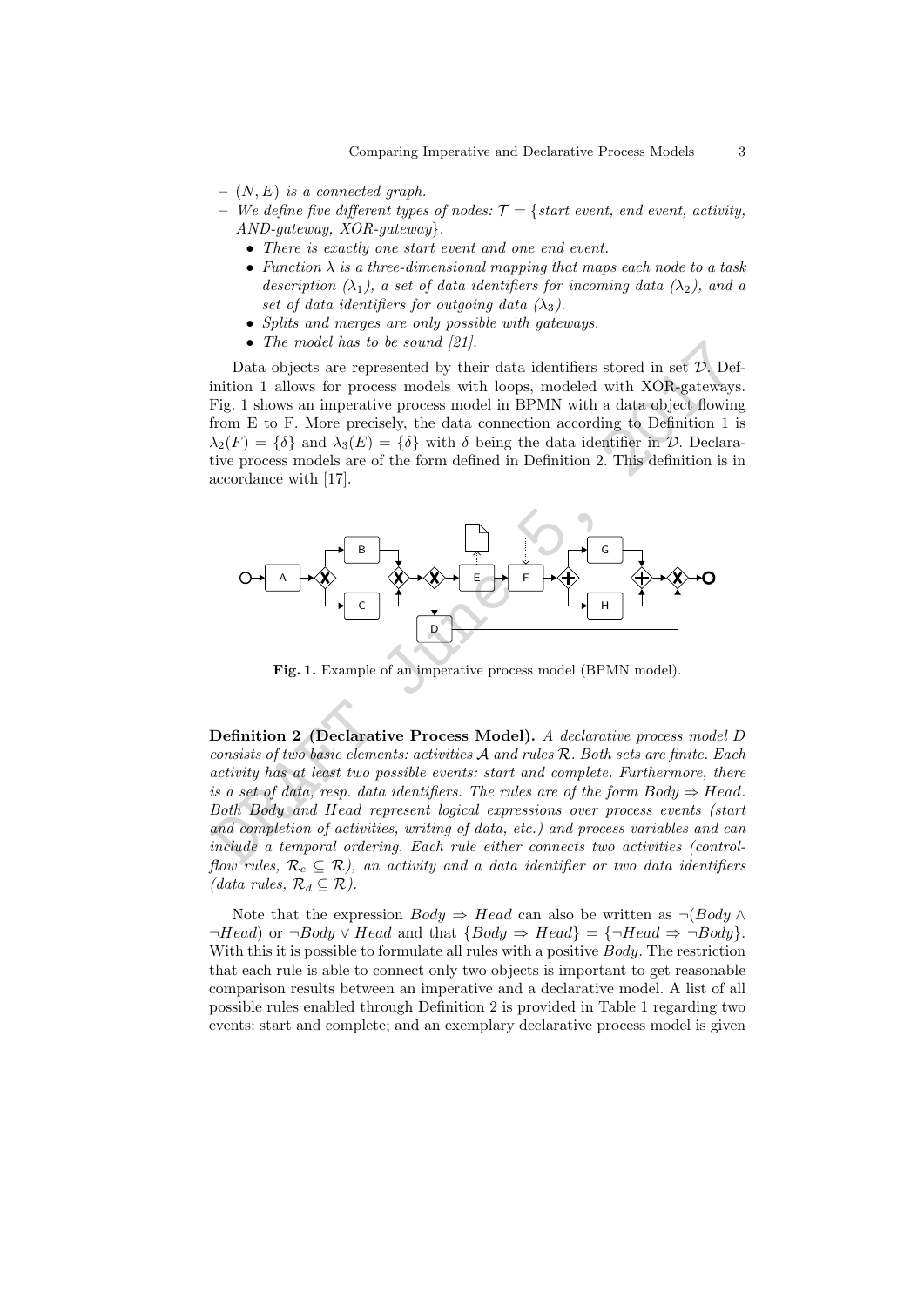in Table 2. Variables t and s are points of time and  $\delta$  denotes a specific data object. Rules 1, 2, 3, and 7 are each connecting two activites whereas 4, 5, 6, and 8 are connecting an activity with a data identifier. Rules 1 and 4 contain temporal ordering information. For the other rules,  $t$  and  $s$  are indepedent, i.e., they hold for  $s \leq t$  and for  $s > t$ .

| s/c of A at $t \Rightarrow$ (not) s/c of B at $s(\leq t)$   s/c of A at $t \Rightarrow$ (not) write of $\delta$ at $s(\leq t)$ |  |
|--------------------------------------------------------------------------------------------------------------------------------|--|
|                                                                                                                                |  |
| write of $\delta$ at $t\Rightarrow$ (not) s/c of $B$ at $s(\lessgtr t)$                                                        |  |
| write of $\delta$ at $t \Rightarrow$ (not) write of $\varepsilon$ at $s(\leq t)$                                               |  |

|                |                                                                  | write of $\delta$ at $t \Rightarrow$ (not) s/c of B at $s(\leq t)$                                            |
|----------------|------------------------------------------------------------------|---------------------------------------------------------------------------------------------------------------|
|                |                                                                  | write of $\delta$ at $t \Rightarrow$ (not) write of $\varepsilon$ at $s(\leq t)$                              |
|                |                                                                  | Table 1. List of all 24 possible rules in a declarative process model with A and B                            |
|                |                                                                  | denoting activities and $\delta$ and $\varepsilon$ data identifiers; s/c stands for either start or complete; |
|                | $t$ and $s$ are time variables.                                  |                                                                                                               |
|                |                                                                  |                                                                                                               |
|                | $No.$ Rule                                                       | Explanation                                                                                                   |
| $\mathbf{1}$   | start of B at $t \Rightarrow$                                    | "A has to be completed before B can start"                                                                    |
|                | complete of A at $s < t$                                         |                                                                                                               |
| $\overline{2}$ | complete of B at $t \Rightarrow$                                 | "B can only be finished when C is not com-                                                                    |
|                | not complete of C at s                                           | pleted yet and C may not be completed once                                                                    |
|                |                                                                  | B is completed"                                                                                               |
| 3              | complete of C at $t \Rightarrow$                                 | (see rule 2)                                                                                                  |
|                | not complete of $B$ at $s$                                       |                                                                                                               |
| $\overline{4}$ | start of F at $t \Rightarrow$ write of $\delta$ at $s < t$       | "F can only be started when data $\delta$ is al-                                                              |
|                |                                                                  | ready available, i.e., F consumes $\delta$ "                                                                  |
| $\,$ 5 $\,$    | complete of E at $t \Rightarrow$ write of $\delta$ at $s$        | "The completion of E requires that data $\delta$ is                                                           |
|                |                                                                  | written, i.e., E causes the production of $\delta$ "                                                          |
| $\overline{6}$ | start of G at $t \Rightarrow$ write of $\delta$ at $s$           | (see rule 5 with start instead of completion)                                                                 |
| $\overline{7}$ | complete of H at $t \Rightarrow$                                 | "Whenever H is proceeded, G needs to be                                                                       |
|                | complete of $G$ at $s$                                           | proceeded, too"                                                                                               |
| 8              | write of $\delta$ at $t \Rightarrow$                             | "As soon as $\delta$ is produced, D may not be                                                                |
|                | not complete of $D$ at $s$                                       | completed"                                                                                                    |
|                |                                                                  | Table 2. Example of a declarative process model with rule explanations.                                       |
|                |                                                                  |                                                                                                               |
|                |                                                                  |                                                                                                               |
| $\bf{2}$       | <b>Flow Dependencies in Process Models</b>                       |                                                                                                               |
|                |                                                                  |                                                                                                               |
|                |                                                                  |                                                                                                               |
|                | $\mathbf{r}$ , and the set of the set of the set of $\mathbf{r}$ | We determine flow dependencies in process models only locally to not get into a                               |

# 2 Flow Dependencies in Process Models

We determine flow dependencies in process models only locally to not get into a potentially irresolvable problem when regarding all possible executions. Therefore, we call them (local) dependencies. Note that a dependency is not the same as an edge from Definition 1. Flow dependencies (or only "dependencies") can be extracted from process behavior/control-flow, but also from other process perspectives (see also [25] for an example). In the work at hand, we exemplarily show this for the data perspective.

Definition 3 (Dependency Type). We distiguish between two different types of dependencies within a process model: control flow related dependencies (c) and data-related dependencies (d). Every dependency can either be a mandatory or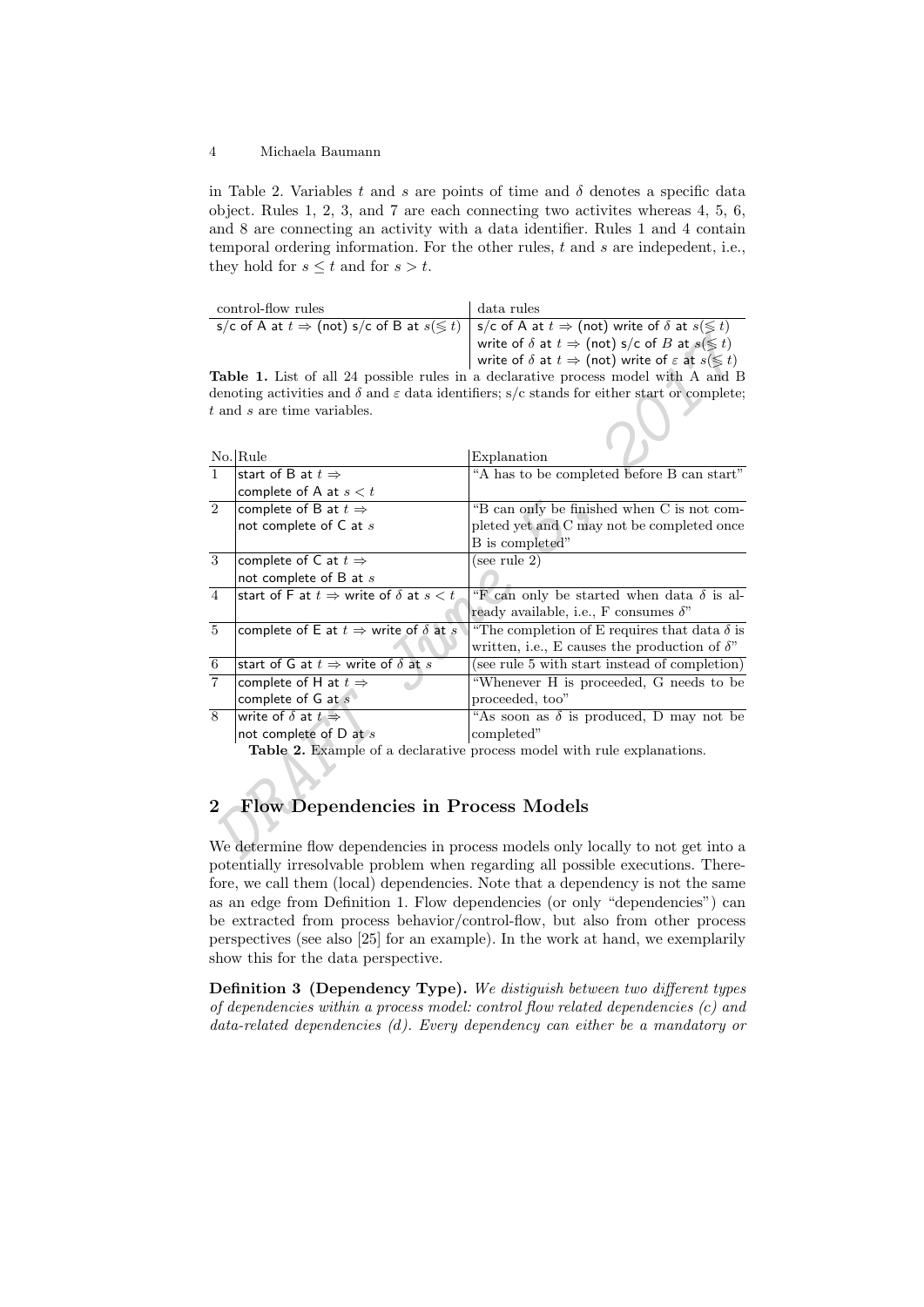an optional ordering dependency, a mutual-exclusion dependency (always symmetric), or a symmetric or non-symmetric existence dependency. For each pair of activities, both an existence dependency and an ordering dependency can be stated. We define the symbols for the dependencies as shown in Table 3.

|                                                            | control-flow            | data |  |  |  |  |  |  |
|------------------------------------------------------------|-------------------------|------|--|--|--|--|--|--|
| mandatory ordering                                         | ${}^c\rightarrow$       |      |  |  |  |  |  |  |
| optional ordering                                          |                         |      |  |  |  |  |  |  |
| symmetric existence                                        |                         |      |  |  |  |  |  |  |
| non-symmetric existence                                    | $\degree$ $\Rightarrow$ |      |  |  |  |  |  |  |
| exclusive existence                                        |                         |      |  |  |  |  |  |  |
| Table 3. Possible dependency types within a process model. |                         |      |  |  |  |  |  |  |

optional ordering<br>
symmetric existence<br>
non-symmetric existence<br>
constance existence<br>
exclusive existence<br>
exclusive existence<br>
exclusive existence<br>
exclusive existence<br>  $^c = 0$ <br>
Additionally to the dependencies defined a Additionally to the dependencies defined above, if it is not possible to state an ordering for two activities which is, e.g., the case for the exclusive existence, we write the symbol − (no ordering, absence of any order). The order of two activities A and B is always stated in both directions: (A,B) and (B,A). For each direction, we have a pre- and a postconditional ordering. A mandatory postconditional ordering  $\rightarrow(A,B)$  means that after A, B has to be executed. A mandatory preconditional ordering  $\leftarrow(A,B)$  means that before B, A has to be executed. It is not possible to have both  $\rightarrow(A,B)$  and  $\rightarrow(B,A)$  as this would be an infinite cycle. An optional postconditional ordering  $\rightarrow(A,B)$  means that it is possible to do B after A but there are also ways to finish the process without doing B after A. An optional preconditional ordering  $\leftarrow(A,B)$  means that it is possible but not necessary to do A before B. Ordering arrows for one tuple of activities are combined, e.g.,  $\longleftrightarrow$  (A,B). It is not possible to have ordering arrows with an arrowhead on only one side, e.g., to have only  $\rightarrow(A,B)$ but not  $\leftarrow(A,B)$ . Thus, for each activity tuple we have five different kinds of ordering dependencies:  $\leftrightarrow$ (A,B),  $\leftrightarrow$  $(A,B)$ ,  $\leftrightarrow$  $(A,B)$ ,  $\leftrightarrow$  $(A,B)$ , and  $-(A,B)$ . Non-symmetric existence  $\Rightarrow$  (A,B) means that if A is done in a process instance then B needs to be done as well. The symmetric-existence dependency  $==(A,B)$ means that if A is done in a process instance, B needs to be done as well, and the other way round (if  $\Rightarrow$ (A,B) and  $\Rightarrow$ (B,A), we have  $\Rightarrow$ (A,B)). A mandatory ordering always implies an existence dependency  $(\rightarrow(A,B)$  implies  $\Rightarrow$  (A,B), for example) but not the other way round. The exclusive existence dependency  $\geq \leq (A,B)$  means that as soon as A is executed, B can no longer be executed and the other way round. The distinction between ordering and existence dependencies can also be found in [10].

In the following, we show how to derive *flow dependencies in imperative* process models. To assign the correct dependencies to every pair of activities, we analyze the structure of the process model as done in [21]. There, a process model is decomposed into process fragments. The fragments are determined with the concept of *domination*. One node  $n_1$  dominates another node  $n_2$  when all paths from start event to  $n_2$  include  $n_1$ . A node  $n_3$  postdominates another node  $n_4$  when all paths from  $n_4$  to end event include  $n_3$ .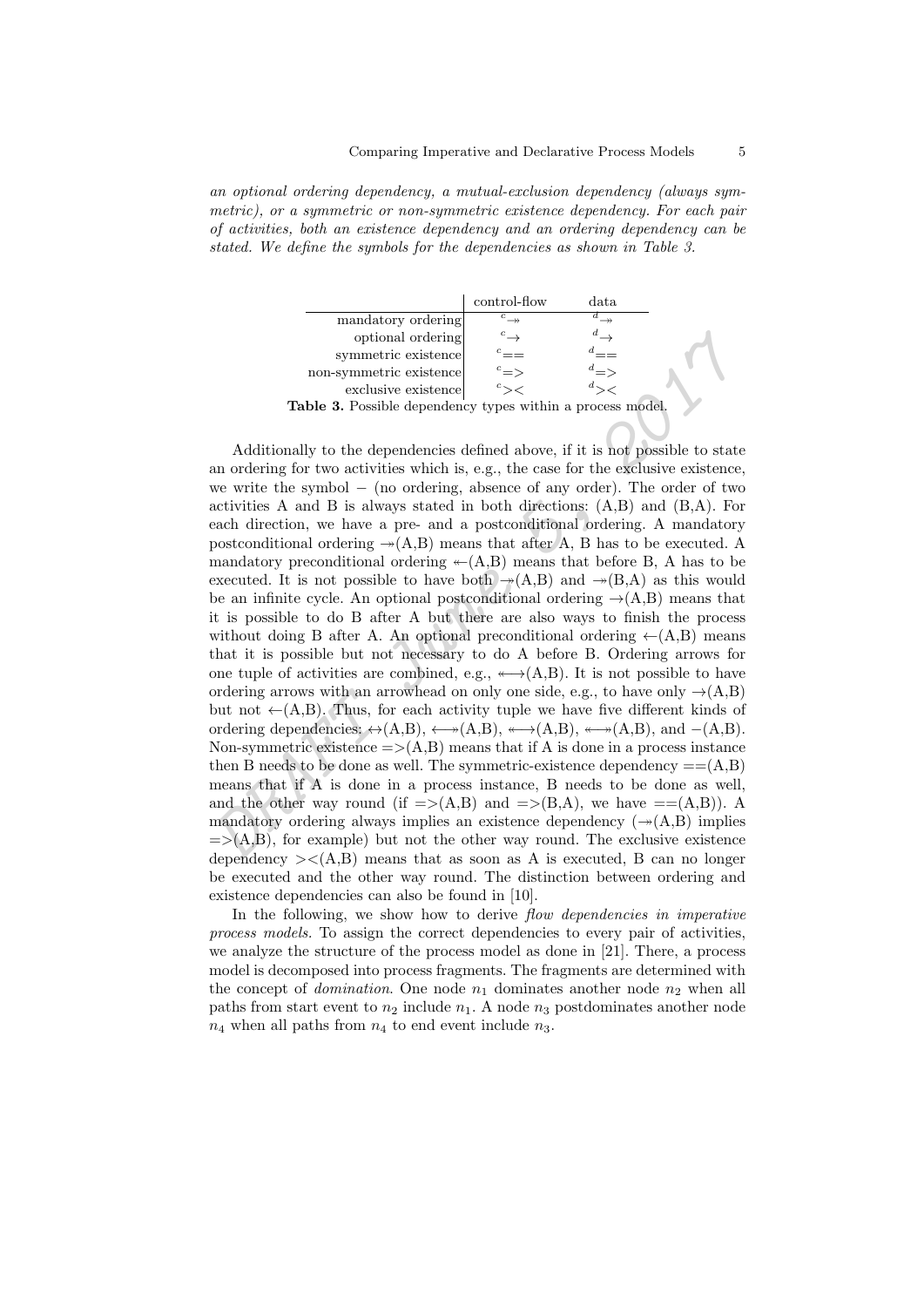Definition 4 (Process Fragment). A process fragment of process model G is a subprocess of G defined through a split and a merge gateway  $g_s$  and  $g_m$ of the same type where  $g_s$  dominates  $g_m$ ,  $g_m$  postdominates  $g_s$ , and every loop either contains both  $g_s$  and  $g_m$  or none of the two. Node n belongs to process fragment defined by  $(g_s, g_m)$  when  $g_s$  dominates n and  $g_m$  postdominates n. Process fragments can be nested, e.g.,  $f_1$  is a child of  $f_2$ . Fragments can be AND- or XOR-fragments, depending on the gateway types defining them.

The tivital plottess rangues is teat vicut, each countly then the distance of defined by gateways. All nodes belonging to this fragment and to no other<br>fragment are on level 0. All other nodes have a level assignment depe The trivial process fragment is (start event, end event), the only fragment not defined by gateways. All nodes belonging to this fragment and to no other fragment are on level 0. All other nodes have a level assignment depending on the fragment hierarchy and the smallest fragment they belong to. The level assignment for the activities of the example process of Fig. 1 is the following: level 0: A, level 1: B, C, E, E, F, level 2: G, H. Two activities are *optionally in* parallel if they belong to the same AND-fragment but to different branches of the fragment. Two activities are mandatorily in parallel if they belong to the same AND-fragment but to different branches of the fragment and if non of them belongs to a branch between a XOR-split and the corresponding XOR-merge within the AND-fragment. Within a non-loop XOR-fragment, there are at least two exclusive paths from  $g_s$  to  $g_m$  and in an AND-fragment there are at least two parallel paths from split to merge gateway. When determining the dependencies for two activities, we separately assign existence and ordering dependencies. For the existence dependencies, we need the fragment hierarchy. The ordering dependencies consider pre- and postconditional ordering. Note that it is possible to have, for example,  $\leftrightarrow$ (A,B) but –(B,A).

Definition 5 (Control Flow based Ordering Dependencies in Imperative Process Models). Let  $G = (N, E, \tau, \lambda)$  be an imperative process model and A and B two activities.

- $-$  We assign a mandatory postconditional ordering dependency to A and B,  $\rightarrow (A,B)$ , iff B postdominates A.
- We assign a mandatory preconditional ordering dependency to A and B,  $\leftarrow$  (A,B), iff A dominates B.
- We assign an optional postconditional ordering dependency to A and B,  $\rightarrow(A,B)$ , iff there is a chain of edges from A to B but B does not postdominate  $\overline{A}$ .
- We assign an optional preconditional ordering dependency to A and  $B \leftarrow (A,B)$ , iff there is a chain of edges from  $A$  to  $B$  but  $A$  does not dominate  $B$ .
- $-$  If A and B are in parallel (optionally and mandatorily), we assign  $\leftrightarrow(A,B)$ .
- $-$  If there is no mandatory or optional ordering possible for A and B, we assign  $-(A,B).$

Definition 6 (Control Flow based Existence Dependencies in Imperative Process Models). Let  $G = (N, E, \tau, \lambda)$  be an imperative process model and A and B two activities.

– We assign a symmetric existence dependency to A and B,  $==(A,B)$ , iff A dominates B and B postdomiates A, B dominates A and A postdominates B, or A and B are mandatorily in parallel.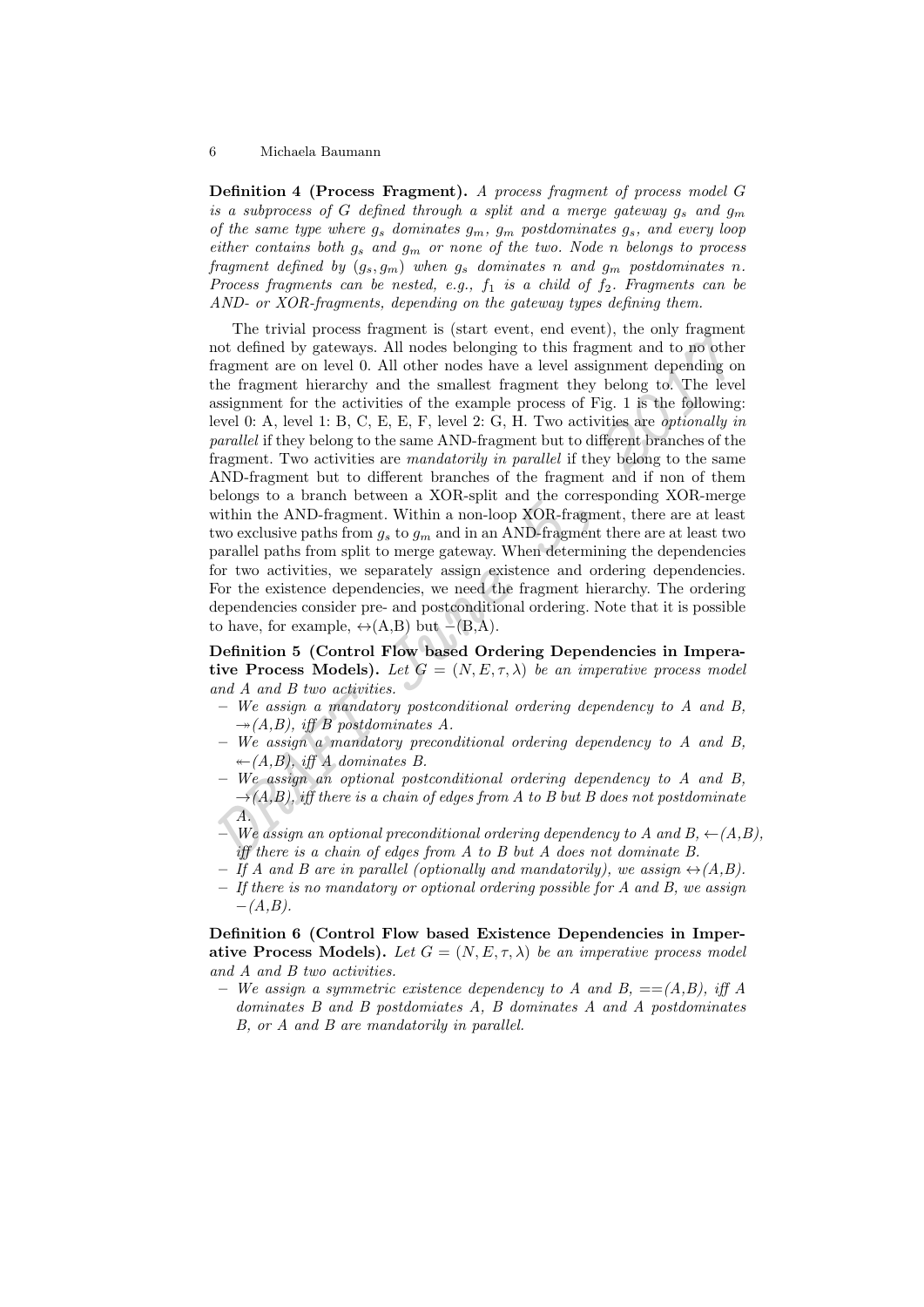- We assign a non-symmetric existence dependency to A and  $B = \geq (A,B)$ , iff B dominates A but not A postdominates B or B postdominates A but not A dominates B.
- We assign an excluding dependency between A and B,  $\geq \langle A,B \rangle$ , iff A and B belong to the same XOR-fragment but to different branches and there is neither a chain of edges from A to B nor from B to A.

The excluding dependency  $\geq$  (A,B) is regarded global; when there is a loop in the model, activities belonging to a child XOR-fragment of the loop XORfragment are not exclusive. When there is no existence dependency given, we assign ∼.

Definition 7 (Data-based Dependencies in Imperative Process Models). Let  $G = (N, E, \tau, \lambda)$  be an imperative process model with already identified control flow based dependencies, A and B two activities and  $\delta$  a data identifier. There is a data-based dependency between A and B iff

– we do not have  $\geq \leq (A,B)$  and

– we have either  $\lambda_2(A) = \delta = \lambda_3(B)$  or  $\lambda_3(A) = \delta = \lambda_2(B)$ .

The already identified control flow based dependencies are then changed into data-based ones by changing the symbols.

in the model, activities belonging to a child XOR-fragment of the loop XOR-<br>fragment or the nore act exclusive. When there is no existence dependency given, we<br>assign  $\sim$ .<br>Definition 7 (Data-based Dependencies in Imperat For the example BPMN process model of Fig. 1, the dependencies are shown in a matrix in Table 4. The model of Fig. 1 contains information concerning control-flow and data-flow. We regard data-based dependencies as more valuable than control flow based dependencies. Existence dependencies are always mirrored at the diagonal. Comparing these dependencies with related work about behavioral profiles for imperative process models, e.g., [16], [23], we see that we can represent the behavioral profiles with our flow dependencies. But due to the distinction between ordering and existence dependencies, we can specify more different profiles with flow dependencies than with behavioral profiles. In [23], the authors mention that the so-called co-occurrence relation can only be specified for activities in strict order relation and that it cannot be detected for interleaving order relation. This is not the case for the non-symmetric existence dependency presented in the work at hand.

Like for imperative process models, we now show how to derive flow dependencies in declarative process models. In conformance with the general approach of declarative process modeling, the default ordering of two activities is an optional ordering in both directions  $(\leftrightarrow)$  and the default existence is not specified (∼). For the control-flow rules of Table 1, the dependencies are assigned as stated in Definition 8.

Definition 8 (Control Flow based Dependencies in Declarative Process Models). Let  $D = (A, \mathcal{R})$  be a declarative process model. For control-flow rules, the following dependencies hold:

- $-$  s/c of A at  $t \Rightarrow s/c$  of B at  $s := >(A,B)$  and  $\leftrightarrow$   $(A,B)$  and  $\leftrightarrow$   $(B,A)$
- s/c of A at  $t \Rightarrow s/c$  of B at  $s < t$ : =>(A,B) and  $\leftrightarrow$ (A,B) and  $\leftrightarrow$ (B,A)
- $-$  s/c of A at  $t \Rightarrow s/c$  of B at  $s > t$ : =>(A,B) and  $\leftrightarrow(A,B)$  and  $\leftrightarrow(B,A)$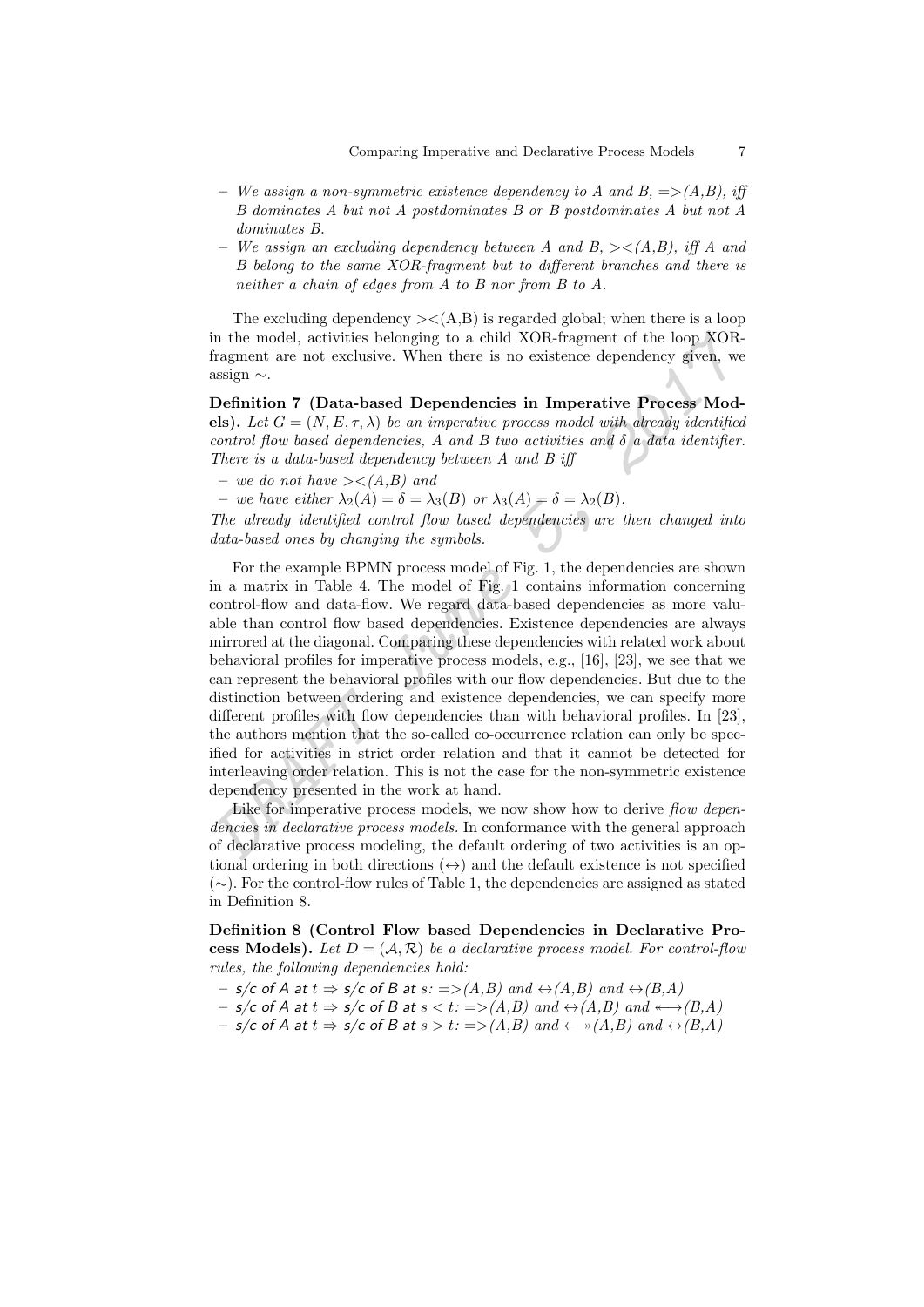- $-$  s/c of A at  $t \Rightarrow$  not s/c of B at  $s$ : ><(A,B) and  $-(A,B)$  and  $-(B,A)$
- $-$  s/c of A at  $t \Rightarrow$  not s/c of B at  $s < t$ :  $\leftrightarrow$  (A,B) and  $-(B,A)$
- $-$  s/c of A at  $t \Rightarrow$  not s/c of B at  $s > t$ :  $-(A,B)$  and  $\leftrightarrow$   $(B,A)$

A symmetric existence connection between two activities is introduced the following way:  $\Rightarrow$  (A,B)  $\land \Rightarrow$  (B,A)  $\Rightarrow$  == (A,B). When two rules affect the same activity tuple,  $\rightarrow$  and – predominate the default  $\rightarrow$ .

Due to transitivities, e.g.,  $\Rightarrow$  (A,B) and  $\Rightarrow$  (B,C) lead to  $\Rightarrow$  (A,C), it is possible to derive dependencies not only directly from process rules given in Definition 8 but to get more dependencies in iterative steps.

| possible to derive dependencies not only directly from process rules given i                                                       |                   |            |                             |                                |                                  |                                  |                                               |                        |  |  |
|------------------------------------------------------------------------------------------------------------------------------------|-------------------|------------|-----------------------------|--------------------------------|----------------------------------|----------------------------------|-----------------------------------------------|------------------------|--|--|
| Definition 8 but to get more dependencies in iterative steps.                                                                      |                   |            |                             |                                |                                  |                                  |                                               |                        |  |  |
|                                                                                                                                    |                   |            |                             |                                |                                  |                                  |                                               |                        |  |  |
|                                                                                                                                    |                   |            |                             |                                |                                  |                                  |                                               |                        |  |  |
|                                                                                                                                    | А                 | в          |                             | Ð                              | Е                                | F                                | G                                             | Η                      |  |  |
| А                                                                                                                                  |                   |            |                             |                                |                                  |                                  |                                               |                        |  |  |
| $\boldsymbol{B}$                                                                                                                   | $\overline{c}$ => |            |                             | $\sim$                         | $^c\! \leftrightarrow$           | $^c\! \leftrightarrow$           | ${}^c\leftrightarrow$                         | $^c\! \leftrightarrow$ |  |  |
| $\mathcal{C}$                                                                                                                      |                   | $^c\!>\,<$ |                             | $\sim$<br>$^c \leftrightarrow$ | $\sim$<br>$^c\! \leftrightarrow$ | $\sim$<br>$^c\! \leftrightarrow$ | $\sim$<br>$^c\! \leftrightarrow$              | $^c\! \leftrightarrow$ |  |  |
| D                                                                                                                                  |                   | $\sim$     | $\sim$                      |                                | $^c$ $>$ $<$                     | $>\,<$                           | $c$ ><                                        | $c$ $><$               |  |  |
| E                                                                                                                                  |                   | $\sim$     | $\scriptstyle\mathtt{\sim}$ | $^c$ $>$ $<$                   |                                  | $d_{\nparallel}$                 |                                               |                        |  |  |
| $\mathbf{F}$                                                                                                                       |                   | $\sim$     |                             | $c$ $><$                       | $a_{==}$                         |                                  |                                               |                        |  |  |
|                                                                                                                                    |                   | $\sim$     |                             |                                |                                  | $\bar{c} =$                      | $^c$ $\!$                                     |                        |  |  |
| G                                                                                                                                  |                   |            |                             | $c$ $>$                        |                                  |                                  |                                               | $^c\leftrightarrow$    |  |  |
| H                                                                                                                                  |                   |            |                             |                                |                                  |                                  | $c_{\equiv \equiv}$<br>$^c\! \leftrightarrow$ |                        |  |  |
| <b>Table 4.</b> Existence and ordering dependencies according to Definitions 5, 6, and                                             |                   |            |                             |                                |                                  |                                  |                                               |                        |  |  |
| describing the example model of Fig. 1.                                                                                            |                   |            |                             |                                |                                  |                                  |                                               |                        |  |  |
|                                                                                                                                    |                   |            |                             |                                |                                  |                                  |                                               |                        |  |  |
|                                                                                                                                    |                   |            |                             |                                |                                  |                                  |                                               |                        |  |  |
| Definition 9 (Data-based Dependencies in Declarative Process Moc                                                                   |                   |            |                             |                                |                                  |                                  |                                               |                        |  |  |
| <b>els).</b> Let $D = (\mathcal{A}, \mathcal{R})$ be a declarative process model and $\mathcal{R}_d \subseteq \mathcal{R}$ all day |                   |            |                             |                                |                                  |                                  |                                               |                        |  |  |
| rules. The data rules are traced back to control-flow rules of the form presume                                                    |                   |            |                             |                                |                                  |                                  |                                               |                        |  |  |
| in Definition 8 applying transitivity of the $\lt$ operator for the time information                                               |                   |            |                             |                                |                                  |                                  |                                               |                        |  |  |
| $and$ natural deduction calculus. Then, the data-flow dependencies between tu                                                      |                   |            |                             |                                |                                  |                                  |                                               |                        |  |  |
| activities can be derived in the same way as the control-flow dependencies.                                                        |                   |            |                             |                                |                                  |                                  |                                               |                        |  |  |
|                                                                                                                                    |                   |            |                             |                                |                                  |                                  |                                               |                        |  |  |
| As an illustration of Definition 9, regard rules 4 and 8 of the example mode                                                       |                   |            |                             |                                |                                  |                                  |                                               |                        |  |  |
| of Table 2. Assume activity F is executed at time $t(F_t)$ . The natural deduction                                                 |                   |            |                             |                                |                                  |                                  |                                               |                        |  |  |

Table 4. Existence and ordering dependencies according to Definitions 5, 6, and 7 describing the example model of Fig. 1.

As an illustration of Definition 9, regard rules 4 and 8 of the example model of Table 2. Assume activity F is executed at time  $t(F_t)$ . The natural deduction calculus yields the following result:  $F_t$  together with rule 4 results in write of  $\delta$  at  $s < t$  ( $\delta_s \wedge s < t$ ) applying modus ponens. Elimination out of conjunction yields δ<sub>s</sub>. Together with rule 8 (write of δ at  $s \Rightarrow$  not complete of D at r, which implies write of  $\delta_s \Rightarrow$  not complete of  $D_r$ ) and modus ponens, we get  $(F_t \wedge s < t) \Rightarrow \neg D_r$ which is the same as  $F \Rightarrow \neg D$  as D is independent of any execution time and t is arbitrary. Thus, it holds  $s/c$  of F at  $t \Rightarrow$  not  $s/c$  of D at s. The derived dependency is therefore  $d \geq \langle F, D \rangle$ . For the example of Table 2, the dependency matrix is given in Table 5. A list of all possibilities for flow dependency transitivity is given in Table 6. The absence of any existence dependency is denoted with ∼.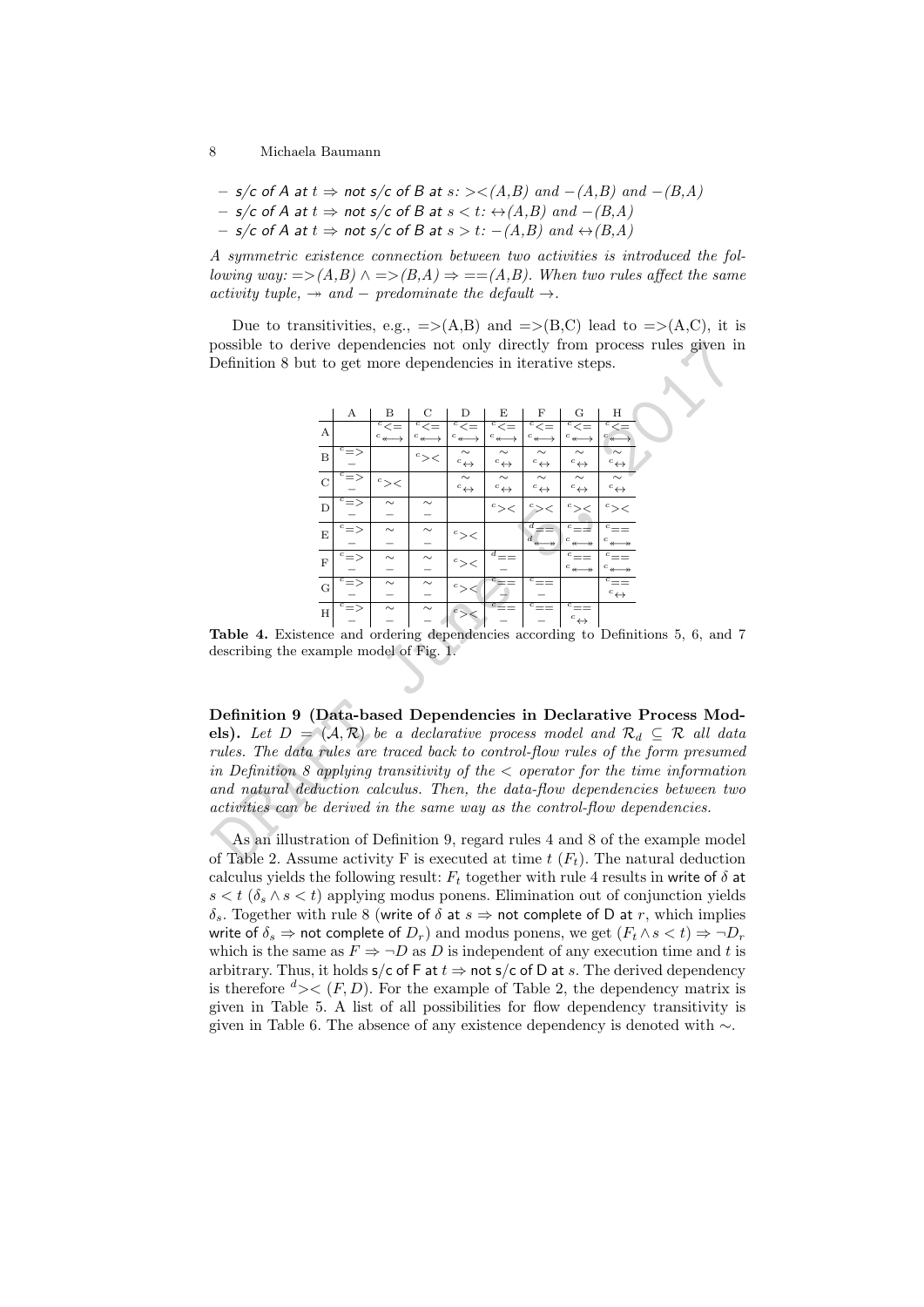|             | А                                             | В                                                            | С                                | D                                | E                                | F                                | G                                        | Н                                                |
|-------------|-----------------------------------------------|--------------------------------------------------------------|----------------------------------|----------------------------------|----------------------------------|----------------------------------|------------------------------------------|--------------------------------------------------|
| А           |                                               | $\overline{c}$ $\overline{\le}$ $=$<br>$^c$ $\longleftarrow$ | $\sim$<br>$^c\! \leftrightarrow$ | $\sim$<br>$^c\! \leftrightarrow$ | $\sim$<br>$^c\leftrightarrow$    | $\sim$<br>$^c\! \leftrightarrow$ | $\sim$<br>$^c\! \leftrightarrow$         | $\sim$<br>$^c\! \leftrightarrow$                 |
| B           | $\overline{c} \equiv $<br>$^c\leftrightarrow$ |                                                              | $^c\!>\,<$                       | $\sim$<br>$^c\! \leftrightarrow$ | $\sim$<br>$^c\! \leftrightarrow$ | $\sim$<br>$^c\leftrightarrow$    | $\sim$<br>$^c\! \leftrightarrow$         | $\sim\,$<br>$^c\! \leftrightarrow$               |
| $\mathbf C$ | $\sim$<br>$^c\leftrightarrow$                 | $c$ ><                                                       |                                  | $\sim$<br>$^c\! \leftrightarrow$ | $\sim$<br>$^c\! \leftrightarrow$ | $\sim$<br>$^c\leftrightarrow$    | $\sim$<br>$^c\! \leftrightarrow$         | $\sim$<br>$^c\! \leftrightarrow$                 |
| $\mathbf D$ | $\sim$<br>$^c\! \leftrightarrow$              | $\sim$<br>$^c\! \leftrightarrow$                             | $\sim$<br>$^c\! \leftrightarrow$ |                                  | $^d$ $>$ $<$                     | $^d$ $> <$                       | $^d$ $>$ $<$                             | $c$ ><                                           |
| E           | $\sim$<br>$^c\leftrightarrow$                 | $\sim$<br>$^c\! \leftrightarrow$                             | $\sim\,$<br>$^c\leftrightarrow$  | $^d$ $>$ $<$                     |                                  | $\sim$<br>$^c\leftrightarrow$    | $\sim$<br>$^c\leftrightarrow$            | $\sim$<br>$^c\! \leftrightarrow$                 |
| $\mathbf F$ | $\sim$<br>$^c\leftrightarrow$                 | $\sim$<br>$^c\! \leftrightarrow$                             | $\sim\,$<br>$^c\leftrightarrow$  | $^d$ $>$ $<$                     | $\sim$<br>$^c\leftrightarrow$    |                                  | $\sim$<br>$^c\leftrightarrow$            | $\sim$<br>$^c\! \leftrightarrow$                 |
| G           | $\sim$<br>$^c\! \leftrightarrow$              | $\sim$<br>$^c\! \leftrightarrow$                             | $\sim$<br>$^c\! \leftrightarrow$ | $^d$ $>$ $<$                     | $\sim$<br>$^c\leftrightarrow$    | $\sim$<br>$^c\leftrightarrow$    |                                          | $\overline{^c\!\!<\!\!=}$<br>$^c\leftrightarrow$ |
| H           | $\sim$<br>$^c\leftrightarrow$                 | $\sim$<br>$^c\! \leftrightarrow$                             | $\sim$<br>$^c\leftrightarrow$    | $c$ ><                           | $\sim$<br>$^c\leftrightarrow$    | $\sim$<br>$^c\leftrightarrow$    | $\overline{c}$ =><br>$^c\leftrightarrow$ |                                                  |

| G                                                                                                                                                                              |                                                        |                     |  |                     |                                     |
|--------------------------------------------------------------------------------------------------------------------------------------------------------------------------------|--------------------------------------------------------|---------------------|--|---------------------|-------------------------------------|
| $\overline{H}$                                                                                                                                                                 |                                                        |                     |  |                     |                                     |
| Table 5. Flow dependencies according to Definitions 8 and 9 in the example model of                                                                                            |                                                        |                     |  |                     |                                     |
| Table 2.                                                                                                                                                                       |                                                        |                     |  |                     |                                     |
|                                                                                                                                                                                |                                                        |                     |  |                     |                                     |
| dependency 1                                                                                                                                                                   |                                                        | dependency 2        |  |                     | derived dependency                  |
| $\Rightarrow$ (A,B)                                                                                                                                                            |                                                        | $\Rightarrow$ (B,C) |  | $\Rightarrow$ (A,C) |                                     |
| and $\leftrightarrow$ (B,A) and $\leftrightarrow$ (A,B) and $\leftrightarrow$ (C,B) and $\leftrightarrow$ (B,C) and $\leftrightarrow$ (C,A) and $\leftrightarrow$ (A,C)        |                                                        |                     |  |                     |                                     |
| and $\leftarrow$ + (A,B) and $\leftarrow$ (B,A) and $\leftarrow$ + (B,C) and $\leftarrow$ (C,B) and $\leftarrow$ + (A,C) and $\leftarrow$ (A,C)                                |                                                        |                     |  |                     |                                     |
| and any other combinations of ordering dependencies and $\leftrightarrow$ (A,C) and $\leftrightarrow$ (C,A)                                                                    |                                                        |                     |  |                     |                                     |
| $\Rightarrow$ (A,B)                                                                                                                                                            |                                                        | $\gt<(B,C)$         |  | ><(A,C)             |                                     |
| and arbitrary ordering                                                                                                                                                         |                                                        |                     |  |                     |                                     |
| $\Rightarrow$ (A,B)                                                                                                                                                            |                                                        |                     |  |                     |                                     |
| and $\leftarrow$ +(A,B) and $\leftrightarrow$ (B,A) $\left  \leftrightarrow$ (B,C) and -(C,B)                                                                                  |                                                        |                     |  |                     | $\leftrightarrow(A,C)$ and $-(C,A)$ |
| and $\leftrightarrow$ (A,B) and $\leftrightarrow$ (B,A) $\leftrightarrow$ (C,B) and $-(B,C)$ $\leftrightarrow$ (C,A) and $-(A,C)$                                              |                                                        |                     |  |                     |                                     |
| $\leftrightarrow$ (A,B) and $-(B,A)$ $\qquad \qquad$ $\qquad \qquad$ $\leftrightarrow$ (B,C) and $-(C,B)$ $\qquad \qquad$ $\qquad \qquad$ $\leftrightarrow$ (A,C) and $-(C,A)$ |                                                        |                     |  |                     |                                     |
|                                                                                                                                                                                | <b>Table 6.</b> Transitive flow dependency derivation. |                     |  |                     |                                     |
|                                                                                                                                                                                |                                                        |                     |  |                     |                                     |
|                                                                                                                                                                                |                                                        |                     |  |                     |                                     |
| 3<br><b>Comparison of Two Process Models</b>                                                                                                                                   |                                                        |                     |  |                     |                                     |
| When comparing two models concerning their behavior we can now compare                                                                                                         |                                                        |                     |  |                     |                                     |
| the two dependency matrices. For this, we determine a hierarchy of the de-                                                                                                     |                                                        |                     |  |                     |                                     |
| pendencies. This allows us to state whether two models show contradictionary                                                                                                   |                                                        |                     |  |                     |                                     |

# 3 Comparison of Two Process Models

When comparing two models concerning their behavior we can now compare the two dependency matrices. For this, we determine a hierarchy of the dependencies. This allows us to state whether two models show contradictionary behavior, similar behavior, or are related in a way that one model is overspecified/underspecified compared to the other model. A 1-to-1 mapping between equal, or at least similar enough activities is assumed to be given. We set the hierarchy of the dependencies according to the degree of restrictions the dependencies impose. With  $dep1 \prec dep2$  we denote that  $dep1$  is more restrictive regarding execution possibilities than dep2, i.e., the set of possible executions induced by dep1 is a proper subset of those imposed by dep2. Thus,  $\prec$  is transitive. With  $dep1 \# dep2$  we denote that  $dep1$  and  $dep2$  impose contradictional behavior (the intersection of both sets is empty). Two dependencies are not comparable  $(○)$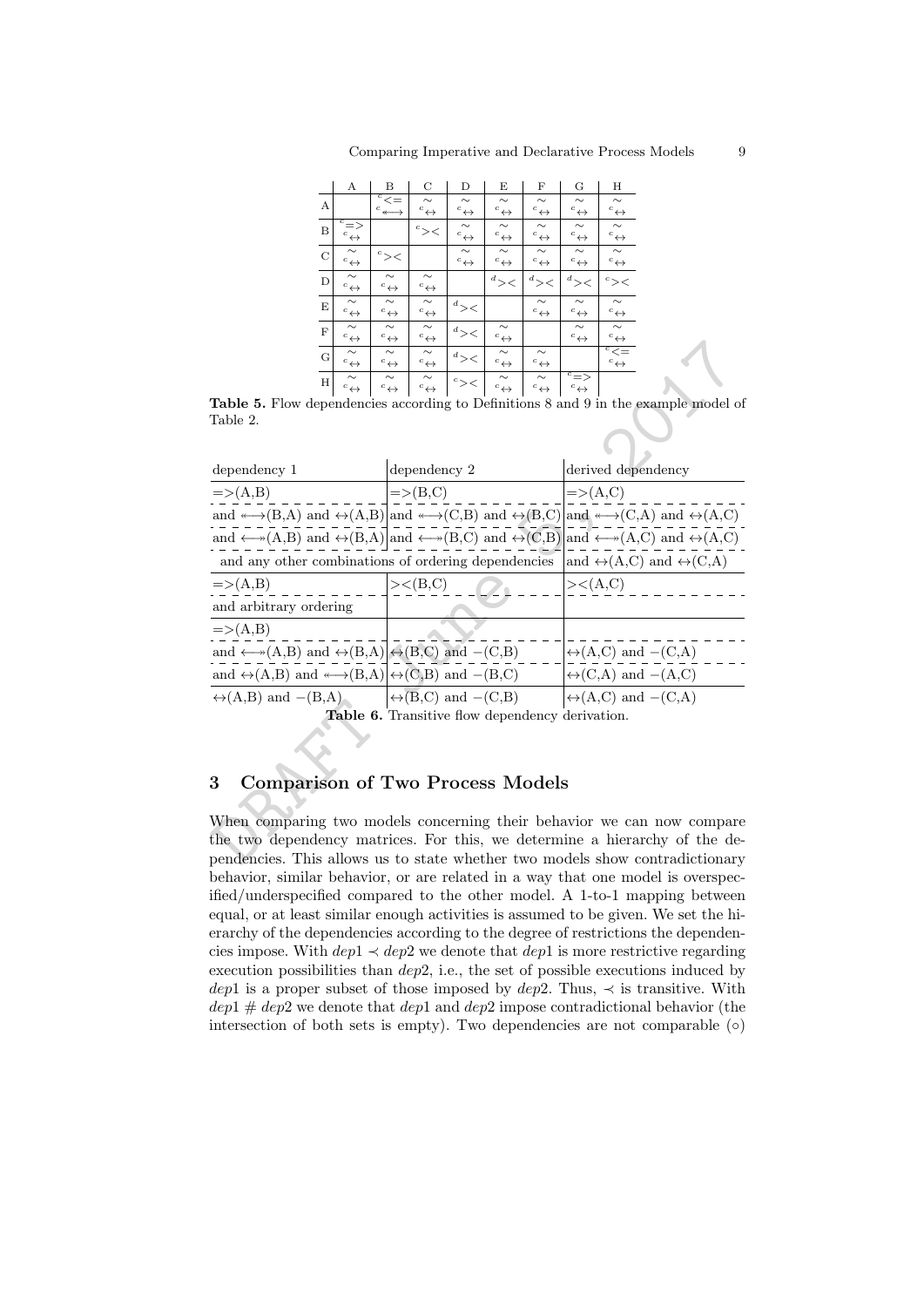and  $\sim$  are over (but not prescribed) possibilities, we can adci = >  $\neq$  >  $\leq$  >  $\leq$  >  $\leq$   $\leq$   $\leq$   $\leq$   $\leq$   $\leq$   $\leq$   $\leq$   $\leq$   $\leq$   $\leq$   $\leq$   $\leq$   $\leq$   $\leq$   $\leq$   $\leq$   $\leq$   $\leq$   $\leq$   $\leq$  when their intersection and their relative complements are not empty. We get the following hierarchy for the existence dependencies:  $=$   $\prec$   $\Rightarrow$   $\prec$   $\sim$ . Comparing  $\Rightarrow$  and  $\leq$  is not possible, i.e., we assign  $\circ$  for marking the non-comparability. Here, we can possibly derive a more meaningful statement when looking at the comparison of the ordering dependencies. For the non-existence dependency we get ><  $\#$  ==. The dependencies >< and => resp.  $\sim$  are not comparable in the first place regarding execution possibilities. However, when considering contradictions on basis of musts and prohibitions more severely than commonalities in allowed (but not prescribed) possibilities, we can add  $\Rightarrow$  # ><.>< and ∼ are not comparable since a non-specified existence dependency does not demand for a certain execution prohibited by ><. For the ordering dependencies, we have these hierarchies:  $- \prec \leftrightarrow, \dashv \rightarrow \prec \leftrightarrow, \dashv \rightarrow \prec \leftrightarrow \prec \leftrightarrow$ . Furthermore, it is  $-$  #  $\longleftrightarrow$ ,  $-$  #  $\longleftrightarrow$ , and  $-$  #  $\longleftrightarrow$  because the mandatory ordering requires an execution order that is not possible for the not existing ordering dependency –. Ordering dependencies  $\longleftrightarrow$  and  $\longleftrightarrow$  are not comparable. This hierarchy allows us to set up a comparison matrix on basis of the dependency matrices of Tables 4 and 5. The comparison matrix is shown in Table 7 where the imperative dependencies are mentioned before the declarative ones. The equal sign  $=$  means that the dependencies are the same at the respective positions in the dependency matrices. Existence and ordering dependencies are compared separately, which is why we get two comparison signs in each cell. When >< is compared to an existence and ordering relation combination, we assign two  $\#$  symbols. When  $\ge$  is compared to  $\ge$ , we assign two = symbols. We see that the two example models are in a subsumption relation. The declarative model is more general than the imperative model, i.e., it allows for more execution possibilities than the imperative model. There are no contradictions in the comparison of the two models. If there were any contradictions, we could locate them precisely, i.e., the activities and the relations between them through having a closer look at the dependency matrices.

|                    | $\boldsymbol{A}$ | В       | $\mathbf C$ | D       | Ε       | F       | G       | H |
|--------------------|------------------|---------|-------------|---------|---------|---------|---------|---|
| $\hat{\mathbf{A}}$ |                  | $=$     | ≺           | $\prec$ | $\prec$ | $\prec$ | $\prec$ |   |
|                    |                  | $=$     | $\prec$     | $\prec$ | $\prec$ | $\prec$ | $\prec$ |   |
| B                  | $\prec$          |         | $=$         | $=$     | $=$     |         | $=$     |   |
|                    | ≺                |         |             | =       | $=$     |         | $=$     | = |
| $\overline{C}$     | $\prec$          |         |             | $=$     | $=$     | $=$     | $=$     |   |
|                    | $\prec$          |         |             | $\prec$ | $\prec$ | $\prec$ | $\prec$ | ≺ |
| D                  | $\prec$          |         |             |         | $=$     |         | $=$     |   |
|                    | $\prec$          | ≺       | $\prec$     |         | $=$     | $=$     | $=$     |   |
| $\mathbf E$        | $\prec$          | $=$     | $=$         | =       |         | $\prec$ | $\prec$ |   |
|                    | $\prec$          | ≺       | $\prec$     | $=$     |         | $\prec$ | ≺       |   |
| $\mathbf{F}$       | $\prec$          | $=$     | $=$         | $=$     | $\prec$ |         | $\prec$ |   |
|                    | ≺                | $\prec$ | ≺           | $=$     | ≺       |         | $\prec$ |   |
| G                  | ≺                |         |             | $=$     | $\prec$ | ≺       |         |   |
|                    | $\prec$          | ≺       | ≺           | =       | ≺       | ≺       |         |   |
| $\rm H$            | $\prec$          | $=$     |             | $=$     | ≺       | $\prec$ | ≺       |   |
|                    | ≺                | $\prec$ | ≺           | $=$     | $\prec$ | ≺       | $=$     |   |

Table 7. Comparison of the two example process models.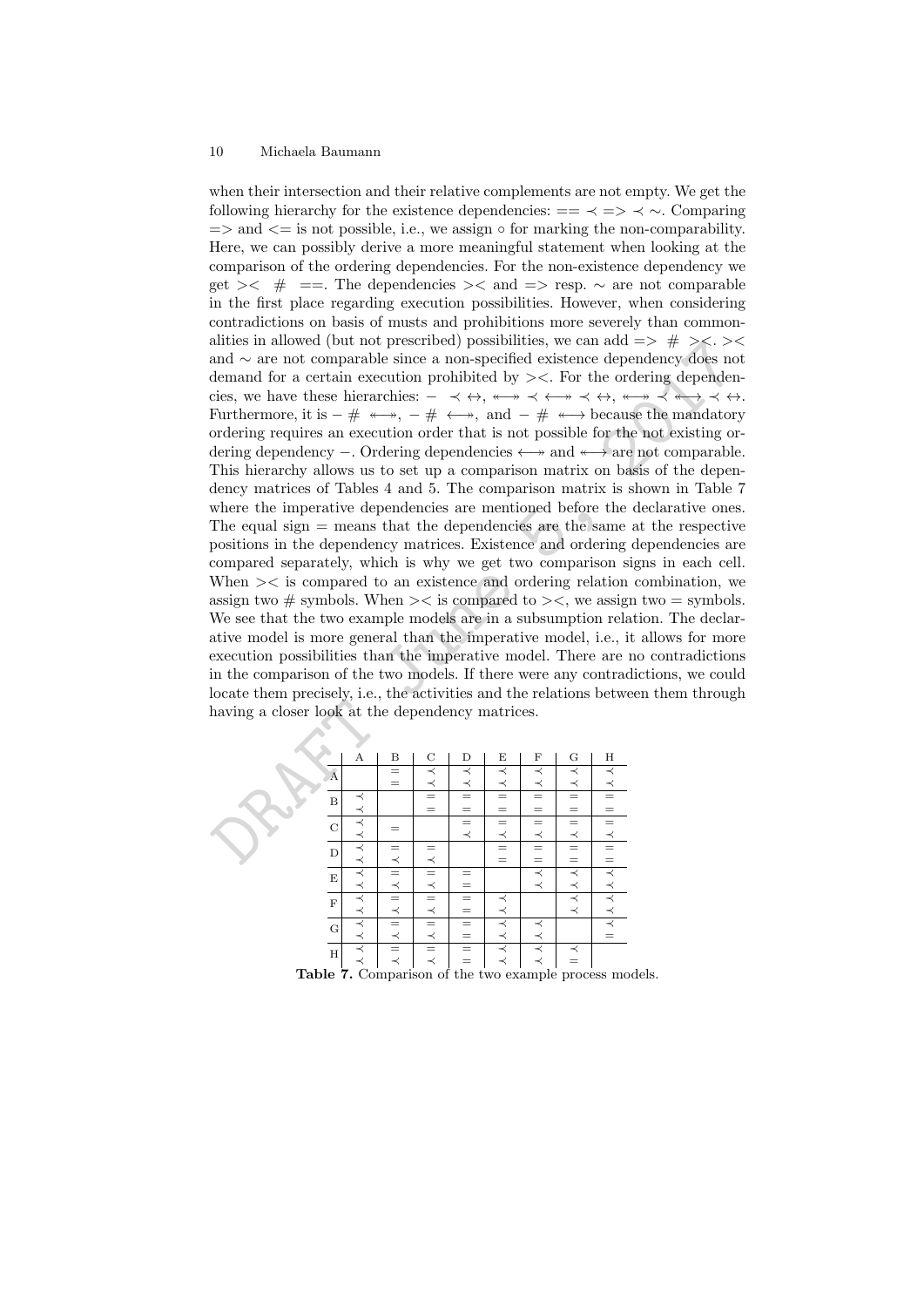### 4 Limitations and Future Work

compared models, since for large models, it is easier to yudge their sumlarity<br>and a first glance according to one approximating number than looking at a completable. The information whether a dependency is control flow b It is an issue of future work to expand the definition of declarative process models to allow, e.g., for constraints involving more than two activities and process rules including agents and non-human resources. Also, the extraction of flow dependencies from, e.g., DECLARE models or DCR Graphs is a future issue. Another application that makes use of the presented approach is to derive a similarity measure, i.e., a number between 0 and 1 to specify the degree of similarity of two compared models, since for large models, it is easier to judge their similarity at a first glance according to one approximating number than looking at a complex table. The information whether a dependency is control flow based or data-based is useful for determining similarity. The presented dependency approach should be combined with other process perspectives like agents, data, non-human resources, and activity descriptions [3]. Note that this data similarity does not use the same information used for the data-based flow dependencies shown in this paper. An assessment of the presented approach must be conducted as soon as other methods for comparing imperative and declarative models are available.

## References

- 1. van der Aalst, W., Alves de Medeiros, A., Weijters, A.: Process equivalence: Comparing two process models based on observed behavior. In: Business Process Management, LNCS, vol. 4102, pp. 129–144. Springer Berlin Heidelberg (2006)
- 2. Bae, J., Caverlee, J., Liu, L., Yan, H.: Process mining by measuring process block similarity. In: Business Process Management Workshops: Proceedings. pp. 141–152. Springer Berlin Heidelberg (2006)
- 3. Baumann, M.H., Baumann, M., Schönig, S., Jablonski, S.: Towards multiperspective process model similarity matching. In: Enterprise and Organizational Modeling and Simulation, LNBIP, vol. 191, pp. 21–37. Springer Berlin Heidelberg (2014)
- 4. Baumann, M., Baumann, M.H., Ackermann, L., Schönig, S., Jablonski, S.: Ansätze zum Ahnlichkeitsabgleich von deklarativen Geschätsprozessmodellen. In: INFOR-MATIK 2016. LNI, vol. 259, pp. 733–738 (2016)
- 5. Baumann, M., Baumann, M.H., Jablonski, S.: On behavioral process model similarity matching: A centroid-based approach. In: ICCGI. vol. 5, pp. 125–131 (2015)
- 6. Baumann, M., Baumann, M.H., Schönig, S., Jablonski, S.: Resource-aware process model similarity matching. In: Toumani, F., et al. (eds.) Service-Oriented Computing - ICSOC 2014 Workshops, Lecture Notes in Computer Science, vol. 8954, pp. 96–107. Springer International Publishing (2015)
- 7. Becker, M., Laue, R.: A comparative survey of business process similarity measures. Computers in Industry 63(2), 148–67 (2012)
- 8. Dijkman, R., Dumas, M., van Dongen, B., Käärik, R., Mendling, J.: Similarity of business process models: Metrics and evaluation. Information Systems 36(2), 498 – 516 (2011)
- 9. Dijkman, R., Dumas, M., García-Bañuelos, L.: Graph matching algorithms for business process model similarity search. In: Business Process Management, LNCS, vol. 5701, pp. 48–63. Springer Berlin Heidelberg (2009)